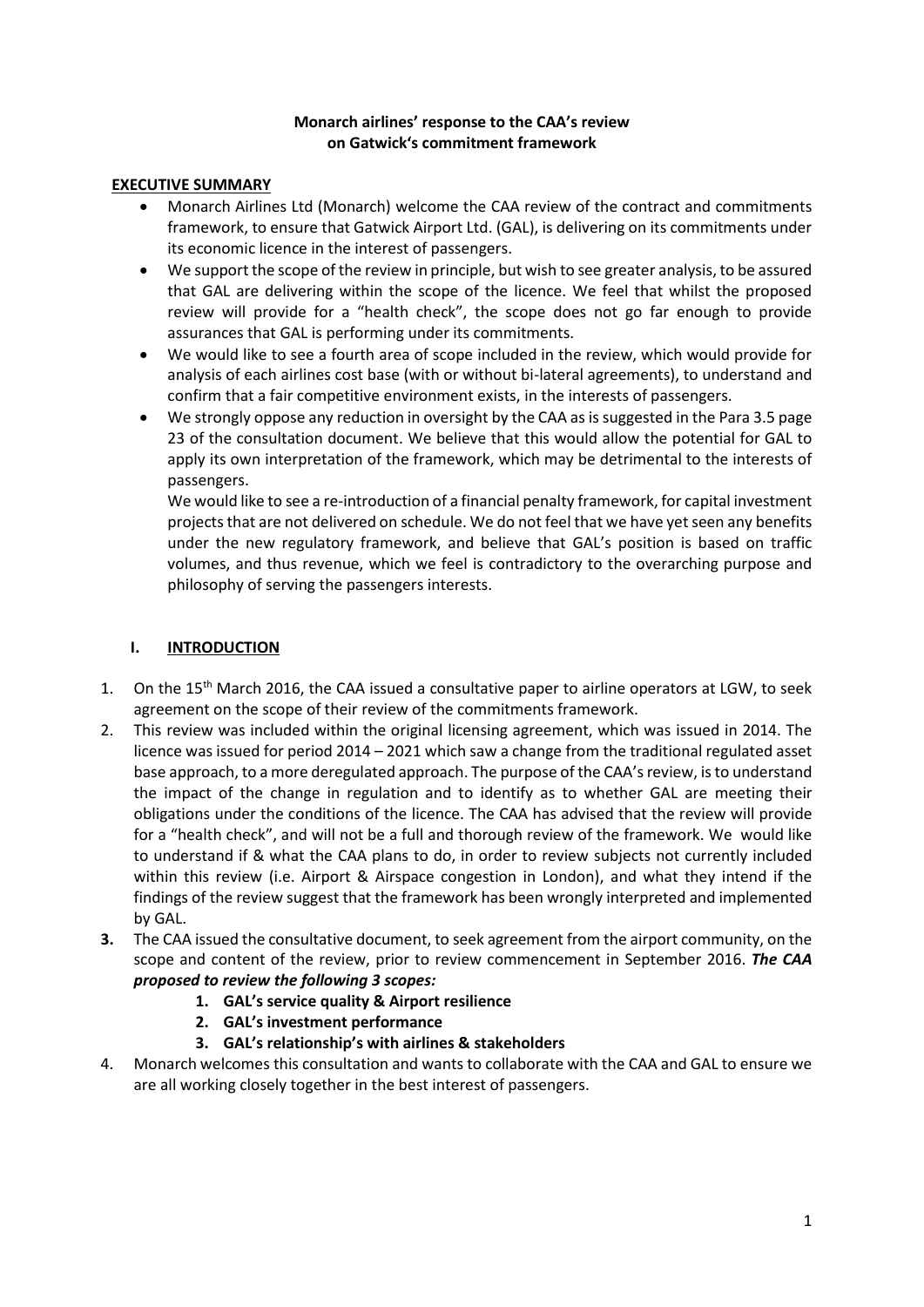## **II. MONARCH'S RESPONSE**

#### **1. GAL's service quality & Airport resilience**

- 5. Monarch support the review on the quality of service delivered by GAL and hopes that the outcome will provide greater understanding and transparency on the mechanism used to calculate service quality, and will quantify the accuracy of the data. We believe that under the review, the CAA should clarify the data against actual given rebates and seek assurance through the review, that the mechanism is still fit for purpose and any deficiencies are rectified. We feel that there is scope for improvement in this area, which is substantiated by recent events, where the baggage delivery service standards were "technically" achieved via use of an out of gauge loophole. This event evidences that whilst the intention of the CSS measure is in the interest of the passenger, the reality can be somewhat different.
- *6.* We further feel that more detailed analysis of the exemptions regime is required. Specifically we are concerned that the pier service level (PSL) target is being achieved (95%), however the application of exemptions does not provide an accurate view of actual pier service level.
- 7. We would encourage the CAA to take a wider view of service delivery beyond the CSS measure, in order to ascertain the real impact to passengers. With regards to airport resilience, we feel that whilst this item is included within scope, it requires greater analysis than is suggested as we see this area as being critical at LGW. We are concerned that under the current CSS framework, GAL seeks to incentivise its staff against the specific CSS measures, which we feel may drive incorrect behaviours of GAL employees. This behavioural change, may be detrimental to the passenger experience, as it seeks to meet targets, rather than to provide service levels in the interest of passengers. We have seen an increase in requests for exemptions for maintenance, and we feel the approach from GAL in this regard is having a detrimental effect to performance, and to the relationship between GAL and the community... We understand there are currently 18 exemptions and we believe that GAL are intending to apply for further exemptions in the near future... We feel it would be prudent for the CAA to review this area and consider the impact of staff incentives and as to whether this is a key driver behind their requests.
- 8. We have concerns regarding GAL's capital expenditure regarding asset maintenance (i.e. sub soil on stands), which we feel are floored at the outset and that this process is ineffective and results in GAL's failure to provide infrastructure maintenance in line with its obligations (Para 3.15 p.25). We would urge the CAA to consider this area for further review. We are in agreement with the CAA in that OTP can be affected by a number of reasons and factors (Para. 3.10). However, our belief is that this is a key responsibility for GAL, In this regard we have the following concerns:
	- By focussing only on increasing volumes, e.g. by imposing bi-lateral agreements based only on growth, when it is abundantly clear, that there is little slot availability due to capacity constraints and any additional traffic would have a detrimental impact on performance. An example of this strategy is the increase in S16 of 900+ movement days, increasing threefold on the previous year, The Community is concerned about the airport constraints and capacity of infrastructure.
	- By postponing/delaying delivery of project (i.e. Pier 1, Pier 5 even NT Security) with no justification/explanation provided to the airlines.
- *Monarch welcomes the CAA's assessment specifically on:*
	- o *How the measurement & reporting are done by the airport (CSS, PSL, Bag delivery…)?*
	- o *How the rebates are calculated?*

*We would like to understand what actions the Regulator will put in place if it finds out that the current system is not transparent and accurate enough?*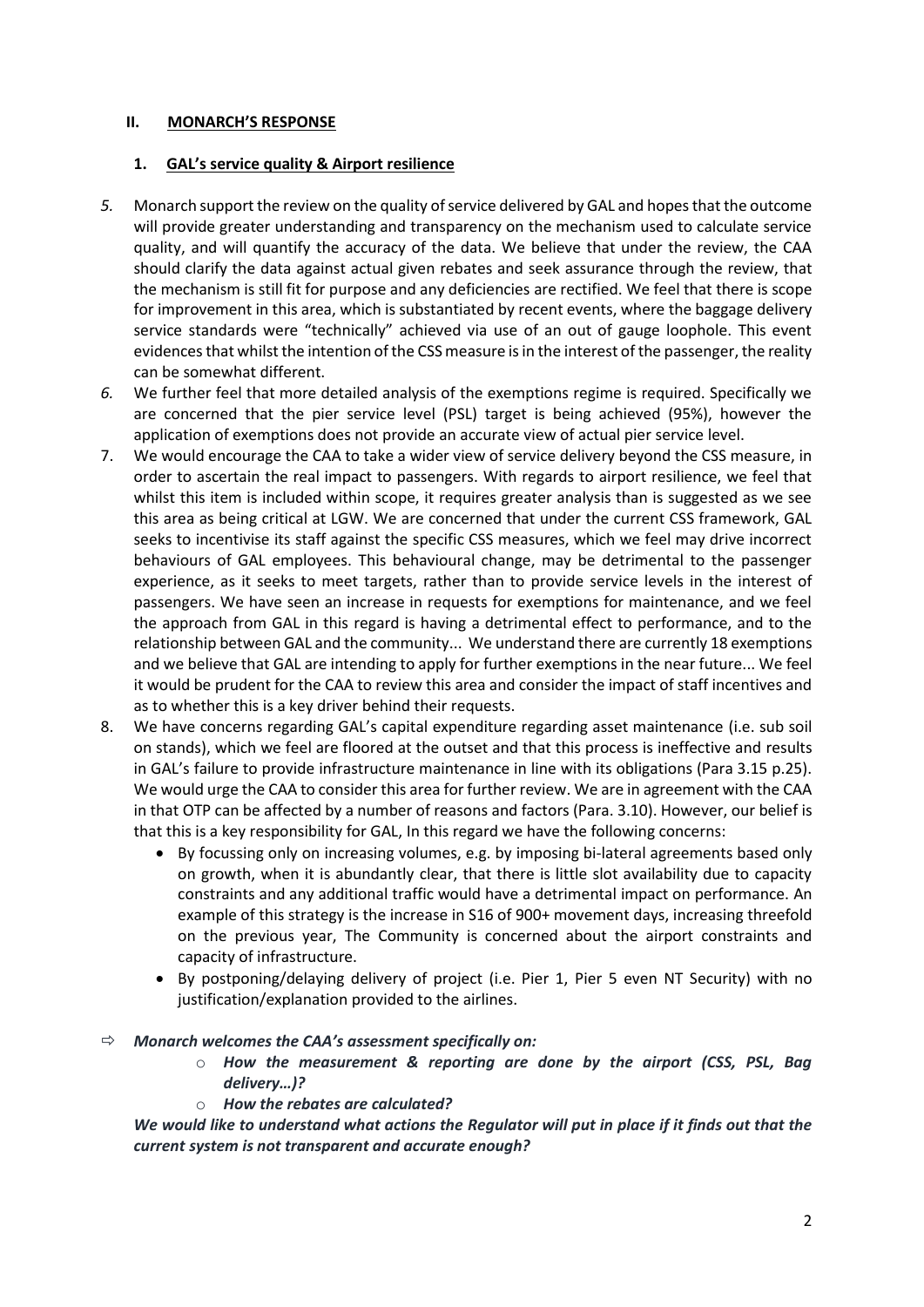- *Monarch expects a details review on the Airport resilience specifically on Maintenance's obligation, numerous exemptions requests… and wants to understand how the CAA would address any distortion/interpretation of the framework?*
- *We hope that the CAA will analyse the infrastructure constraint created by GAL in the review as this has a huge impact on Service quality and Passengers' satisfaction.*

# **2. GAL's investment performance**

- 17. As the Regulator recognised in Para 3.14, the treatment of CAPEX is one of the "most significant departures from the previous approach of RAB-based price cap" which does concern Monarch as, so far, we haven't seen any promotion of a fair competition nor developing innovation and diversity as expected by the Regulator when accepting this new framework (Para 1.14 – Page 12).
- **18.** As mentioned in Art. 3.3 (p23), the traffic in GAL is today ahead of plan. First of all, we are concerned on how the traffic forecast have been built and the consequences it can have on the overall investment plans. We can see that GAL has the flexibility to bring investment forward, which they are starting to do (cf. Para. 3.17 of the consultation document: "GAL latest draft forecasts […] show CAPEX being below our forecast for 2016/17, but above our forecasts for the next three years"). We would like to understand what are GAL's investment plan to address its operation/ OTP weaknesses. The CAA should assess how GAL declares the capacity of the airport and if it prioritise operation's expenditure? As we see this having a big impact on the operations and the passengers' overall experience.
- 19. As it has been raised by the ACC, GAL is consistently late on delivery of significant Capital Projects. In the 2014's licence, there was 2 major projects that should have been delivered within deadline. There were Pier 1 (around 20 months late and still not delivered) and Pier 5 (each 2 phases were delayed by 1 year or so each). This is happening because there is no longer any control mechanism, nor triggers, to force the Airport to deliver investment in schedule. This has limited the volume of facilities available (stands, Baggage's hall) and therefore affect operational performances and the passengers' overall experience.
- 20. Monarch is also concerned that GAL prioritises retails infrastructures above operational needs. We already saw that main projects have been consistently late in delivery but when we look at retail investments, the trend seems to be the opposite. For example, in North Terminal (Level 00) the retails shops were not supposed to open before April 16 but were all ready and running before Christmas 2015, 6 months ahead of schedule. We understand the need of retail areas as well as the financial benefit for the airport but we believe that investment hasn't been prioritised in a constructive way and definitely not with the passengers' interest in mind.
- **Monarch** *is looking forward to see the Regulator analysis in detail on the difference it may find between the Investment plans Vs CAPEX realisation and see if the choices has been made with the passenger's interest in mind.*
- *Looking ahead, Monarch would like the CAA to consider the level of investment to come for the airport to deliver better OTP and facilitate/ease operations. Also we would like to understand what the Regulator can do to enforce the airport to deliver projects on time (bringing back triggers/incentive and/or penalties?).*
- *Monarch would like to address GAL's position being based on volumes and thus revenue, as this approach is not in line within the scope of their licence under commitments, which requires the primary focus to be on the interests of passengers and not on developing Airport's revenue as the sole strategy.*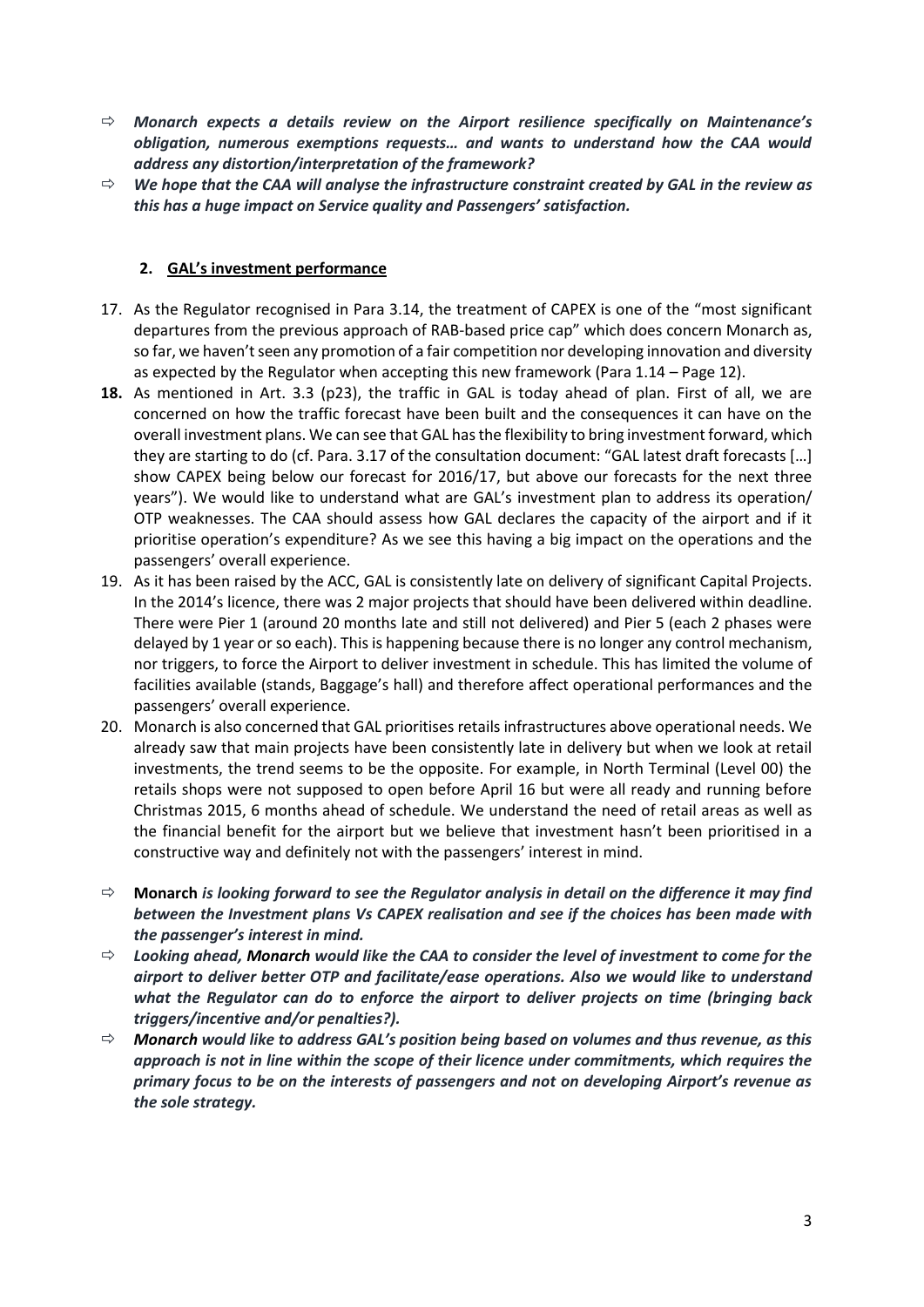# **3. GAL's relationship with airlines and other stakeholders**

- 23. Overall, we see some improvement, not so much on the relationship, but in the processes put in place by GAL. However, we don't see any innovation been delivered as promised from the new framework.
- 24. GAL has set up a lot of workshops and committees to share information with all stakeholders. However, there are too many of them which makes it difficult for smaller airlines to attend because they haven't got the same level of resources than bigger players.
- 25. It's also difficult to understand which ones of these groups are the most effective as the same subjects are discussed over in each group but without a clear understanding of where decisions are made. This doesn't seem to be efficient. It's a one way communication and not a constructive, opening dialogue. There is no clear governance.
- 26. Despite all these groups, GAL also tries sometimes to rush things through, or stay at high level without looking at specific solutions (i.e. PRM subject – GAL keeps separating operational issues to their cost and by consequences the charges. This is not acceptable for airlines to keep these separated).
- 27. GAL also tends to be slow in providing written responses/papers afterwards, which are often late which gives then limited time for airlines to review them (i.e. CIP documents)
- 30. Monarch aim is always to work collaboratively with all its stakeholders and suppliers to ensure best practices are in place for the benefit of our customers. We request for further detail on how the CAA is going to monitor GAL's commitment (Para. 1.16 – page 13) which has a direct impact on Passengers interests.
- *31.* On the Level of charges, Monarch strongly disagrees with the Regulator when it says Para 1.10 (p10) that "The cap included in GAL's commitments was close to our view of a fair price". The difference is quite significant, between 1.6% (RPI + 0% vs RPI – 1.6%) up to 2.6% (RPI +1% Vs RPI-1.6%).
- 32. We understand the Regulator is going to "compare the outturn *blended price* with our view of a fair price (RPI – 1.6%)". Monarch expects the CAA to review thoroughly all charges and not only the blended price which wouldn't give the overall picture of the situation.
- 33. Even further, we asks the CAA to analyse and compare each individual bi-lateral agreements between GAL and airlines. The Regulator should have a perfect understanding on each airlines' cost base in GAL to monitor if there is a fair and competitive environment between operators as this is for the benefit of all passengers and was the aim of this new framework. Monarch understands that easyJet's for example will have a lower cost base than Monarch because of overall volume. However, if the cost base difference per Departing pax is too significant, we would see this as discriminatory and an unfair treatment to our passengers which would have to pay much more than others for the same, or even better, services. Therefore, this cannot be a *"brief overview*" from the Regulator as it is stipulated Para. 3.25 page 28.
- 34. We would like to further understand the ambition of the CAA regarding their review of bi-lateral contracts. We note that the CAA has recognised that GAL has agreements with airlines, which represent more than 80% of passengers. We would like to understand if the CAA feel that this percentage is the accepted benchmark, or as to whether the view of the CAA is that this falls below the requirement of the licence and the overarching requirement to serve the interests of all (100%) of passengers. Presently we feel that our passengers potentially sit within the outstanding 20%, and that this may be detrimental both to Monarch and its passengers. We seek clarity on this point, in order to better understand our commercial position and would request that the CAA validate our position, to ensure that Monarch is not at a disadvantage by comparison to its competitors.
- 35. Lastly we would like to understand how operational excellence, which helps the airports reaching its targets and provide the best service to passengers, can be recognised within the new framework. We understand that GAL is introducing incentives to airlines & Ground Handlers to improve OTP but we need this to be further developed. The scheme proposed by GAL focus only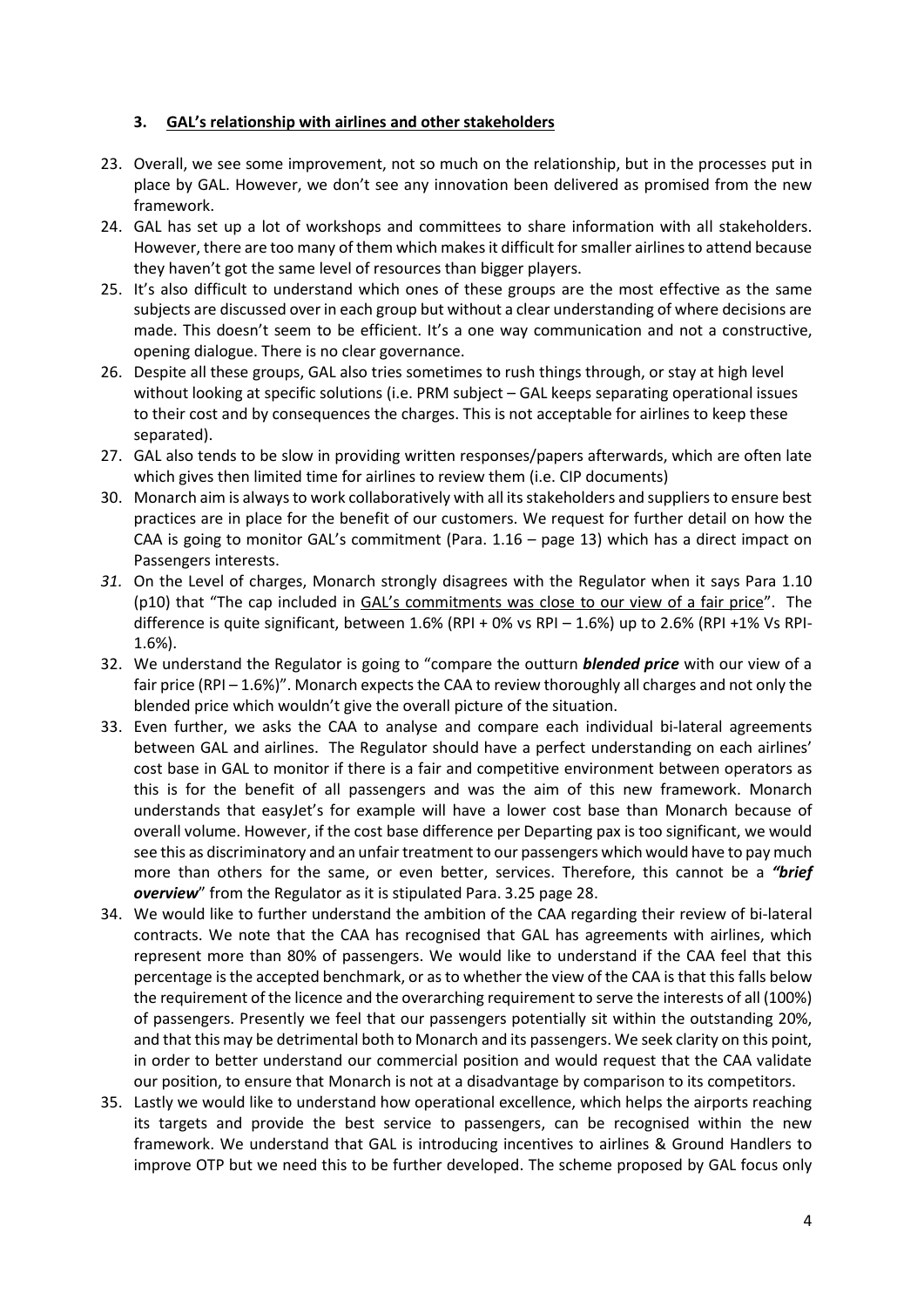on the summer period and in Y1 on  $1<sup>st</sup>$  Wave only. We don't think the proposal goes far enough and we don't feel the concessions made by airlines are dully recognised. Whilst we recognise GAL's intention to expand the scheme in S17, we feel that this is short sighted, and that such a scheme should be introduced year round if they wish to achieve the goal of improving performance for the benefit of passengers. We also feel that the scheme could benefit from enhancements to include a broader range of measures. Seemingly, GAL's position is being based on volumes and thus revenue, Monarch would argue that in part, this approach is not in line within the scope of their licence under commitments, which requires the primary focus to be on the interests of passengers.

- *Monarch expects the Regulatorto analyse the processes & governance put in place by GAL within the current framework and provide a solution to make them more efficient in terms of:*
	- o *time consumption,*
	- o *delivering accurate and quick response and*
	- o *Imposing a constructive dialogue by listening to the Community's concerns.*
- *Monarch asks officially to the Regulator to add the cost based analysis, airline by airline with a benchmark of all Airlines Departing Cost base as a 4th full point of the scope during the review.*

## **III. CONCLUSION**

The reasons that push the Regulator to accept GAL's commitments as the new framework for its regulation were because it would:

- diversify the service offering and incentivise volume growth,
- promote competition by facilitate innovation & diversity,
- lock lower future charges for longer.
- reduce operating expenditure & outperform commercial revenue,
- Facilitate efficient investment with the flexibility to tailor investment around airline's needs.

So far, we haven't seen the benefits expected from this new regulation and we encourage the CAA to review the airport with these elements in mind. We believe that the airport has taken advantage of this new framework in ways favourable of the airport's finance more than for the benefits of passengers.

Overall, Monarch supports this "health check" from the Regulator and see the 3 focus of this review pertinent but would like to get more details from the Regulator on the primary focus of their assessment.

Monarch strongly believe that a 4<sup>th</sup> scope should be introduced on the cost base per airline and we expect the Regulator to assess each bi-lateral deal and benchmark them. This should also be compared with the cost base of airlines with no agreement to assess if there is still a fair competitive environment which is in the overall interest of passengers.

Monarch would also expect the Regulator to require from the airport:

- To explain how it declare capacity in Gatwick and how this capacity declaration considered in the interest of passengers
- To share the future plans for investment with deadline (included penalties for late delivery) to increase capacity and improve OTP